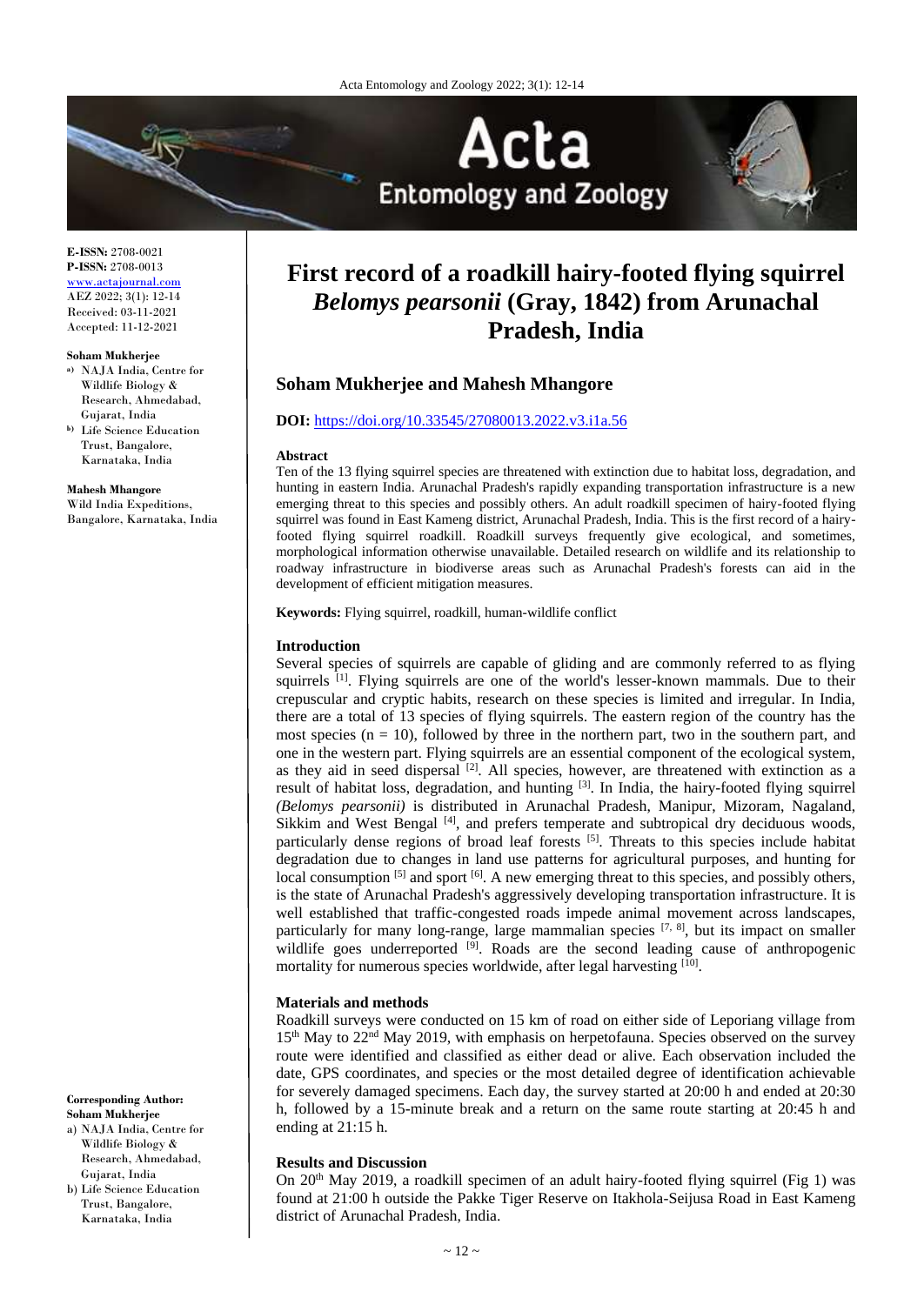This was an opportunistic observation made while conducting roadkill surveys for a herpetofaunal research project. The species was identified based on its morphological characters - dorsal surface was dark, grizzled in rufous-brown with pale tips, dorsal hair was ashy at the base and dark at the tip, with a pale rufous coloration, dark brown colour above the parachute, rufous colour on the underside of the parachute (Fig 1A), white silky fur on lower body (Fig 1B), dark brown round ears with a tuft of long hairs covering them, pale fur on feet, and rufous-brown tail with a black tip  $[3, 11]$ . Further, the identification was validated via community-supported ID system on iNaturalist website (photo 74152985, photo 74153022).



**Fig 1:** Dorsal aspect (A); and ventral aspect (B).

This is the first observation of a hairy-footed flying squirrel reported for a 'roadkill' mortality, and second flying squirrel species from India after the Indian giant flying squirrel *(Petaurista philippensis)* [12]. The hairy-footed flying squirrel is typically found in trees between 5 and 10 m in height, and has been recorded to descend to the shrub layer at 1.4 m but never reported to ascend to the canopy layer at 10 m and higher [13]. We hypothesise that this species exhibits routine shrub layer movement, which requires further research to confirm. Roadkill surveys frequently provide ecological information that may not be possible otherwise. Additionally, they can provide critical morphological data about nocturnal species that are otherwise only observable with a quick glance.

#### **Conclusion**

Human population growth has pushed anthropogenic pressures into wildlife habitats, and wildlife-vehicle collisions are a major source of high mortality rates for many wildlife species [14]. It is essential to comprehend and quantify the direct consequences of roads on wildlife, namely the mortality of animals caused by roadways. Estimating the total number of animals killed on roads and the population implications is crucial, but so is using data from wildlife-vehicle collisions to study other elements of ecology [14], especially for secretive species living in dense forests. Focused research on wildlife and its relationship with roadway infrastructure in biodiverse regions like Arunachal Pradesh's deep forests can help establish effective mitigation measures. Use of citizen science has been an effective means globally <sup>[15]</sup>, and such programs should be promoted in the region.

## **Acknowledgements**

We would like to thank Mr. Nabam Radhe for helping with the logistics of survey.

## **References**

1. Thorington Jr. RW, Pitassy D, Jansa SA. Phylogenies of flying squirrels (Pteromyinae). Journal of Mammalian Evolution. 2002;9:99-135. https://doi.org/10.1023/A:1021335912016

- 2. Nandini R, Parthasarathy N. Food Habits of the Indian Giant Flying Squirrel (*Petaurista philippensis*) in a Rain Forest Fragment, Western Ghats. J Mammal. 2008;89:1550-1556. https://doi.org/10.1644/08- MAMM-A-063.1
- 3. Koli VK. Biology and Conservation Status of Flying Squirrels (Pteromyini, Sciuridae, Rodentia) in India: An Update and Review. Proc Zool Soc. 2016;69:9-21. https://doi.org/10.1007/s12595-015-0141-z
- 4. Sharma G, Kamalakannan M, Venkataraman K. A Checklist of Mammals of India with their distribution and conservation status. Zoological Survey of India, Kolkata, India, 2015.
- 5. Molur S, Srinivasulu C, Srinivasulu B, *et al*. Conservation Assessment & Management Plan (C.A.M.P.) Workshop Report, 2005, 612.
- 6. Mishra C, Madhusudan MD, Datta A. Mammals of the high altitudes of western Arunachal Pradesh, eastern Himalaya: an assessment of threats and conservation needs. Oryx. 2006;40:29-35. https://doi.org/10.1017/S0030605306000032
- 7. Blom A, Zalinge van R, Heitkönig IMA, Prins HHT. Factors influencing the distribution of large mammals within a protected central African forest. Oryx. 2005;39:381-388. https://doi.org/10.1017/S0030605305001080
- 8. Kerley LL, Goodrich JM, Miquelle DG, *et al*. Effects of Roads and Human Disturbance on Amur Tigers. Conservation Biology. 2002;16:97-108. https://doi.org/10.1046/j.1523-1739.2002.99290.x
- 9. Glista DJ. Vertebrate Road Mortality Predominantly Impacts Amphibians. Herpetological Conservation and Biology, 2007, 11.
- 10. Hill JE, DeVault TL, Belant JL. Cause‐specific mortality of the world's terrestrial vertebrates. Global<br>Ecol Biogeogr. 2019;28:680-689. Ecol Biogeogr. 2019;28:680–689. https://doi.org/10.1111/geb.12881
- 11. Menon V. Indian mammals: a field guide. Hachette India, Gurgaon, 2014.
- 12. Arockianathan S. Road kill of Indian giant flying squirrel (*Petaurista philippensis*) in Coonoor to Mettupalayam Highway, The Nilgiris. International